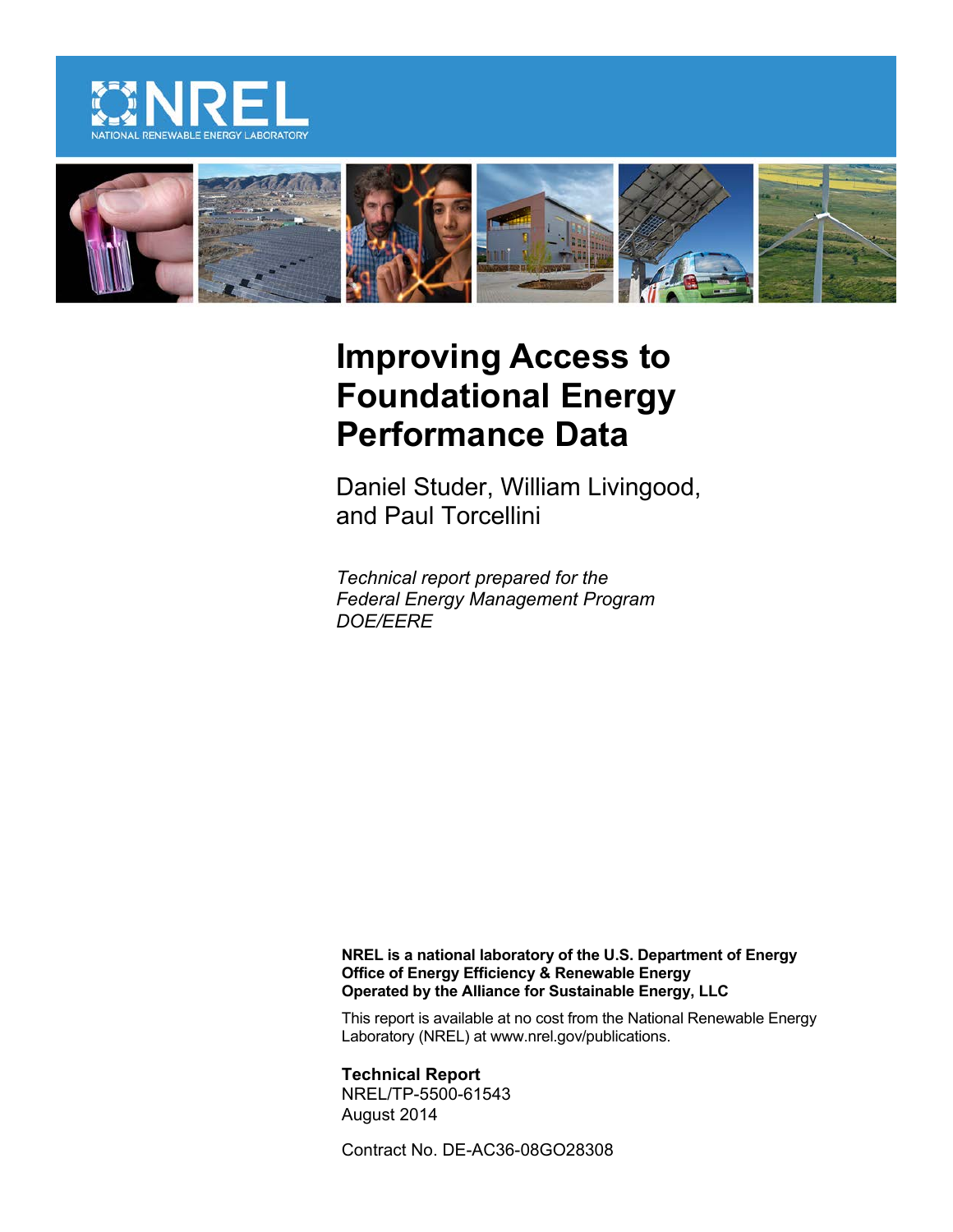

# **Improving Access to Foundational Energy Performance Data**

Daniel Studer, William Livingood, and Paul Torcellini

Prepared under Task No. FE14.3025

*Technical report prepared for the Federal Energy Management Program DOE/EERE*

|                                                                                                                      | NREL is a national laboratory of the U.S. Department of Energy<br>Office of Energy Efficiency & Renewable Energy<br>Operated by the Alliance for Sustainable Energy, LLC |
|----------------------------------------------------------------------------------------------------------------------|--------------------------------------------------------------------------------------------------------------------------------------------------------------------------|
|                                                                                                                      | This report is available at no cost from the National Renewable Energy<br>Laboratory (NREL) at www.nrel.gov/publications.                                                |
| National Renewable Energy Laboratory<br>15013 Denver West Parkway<br>Golden, CO 80401<br>303-275-3000 • www.nrel.gov | <b>Technical Report</b><br>NREL/TP-5500-61543<br>August 2014<br>Contract No. DE-AC36-08GO28308                                                                           |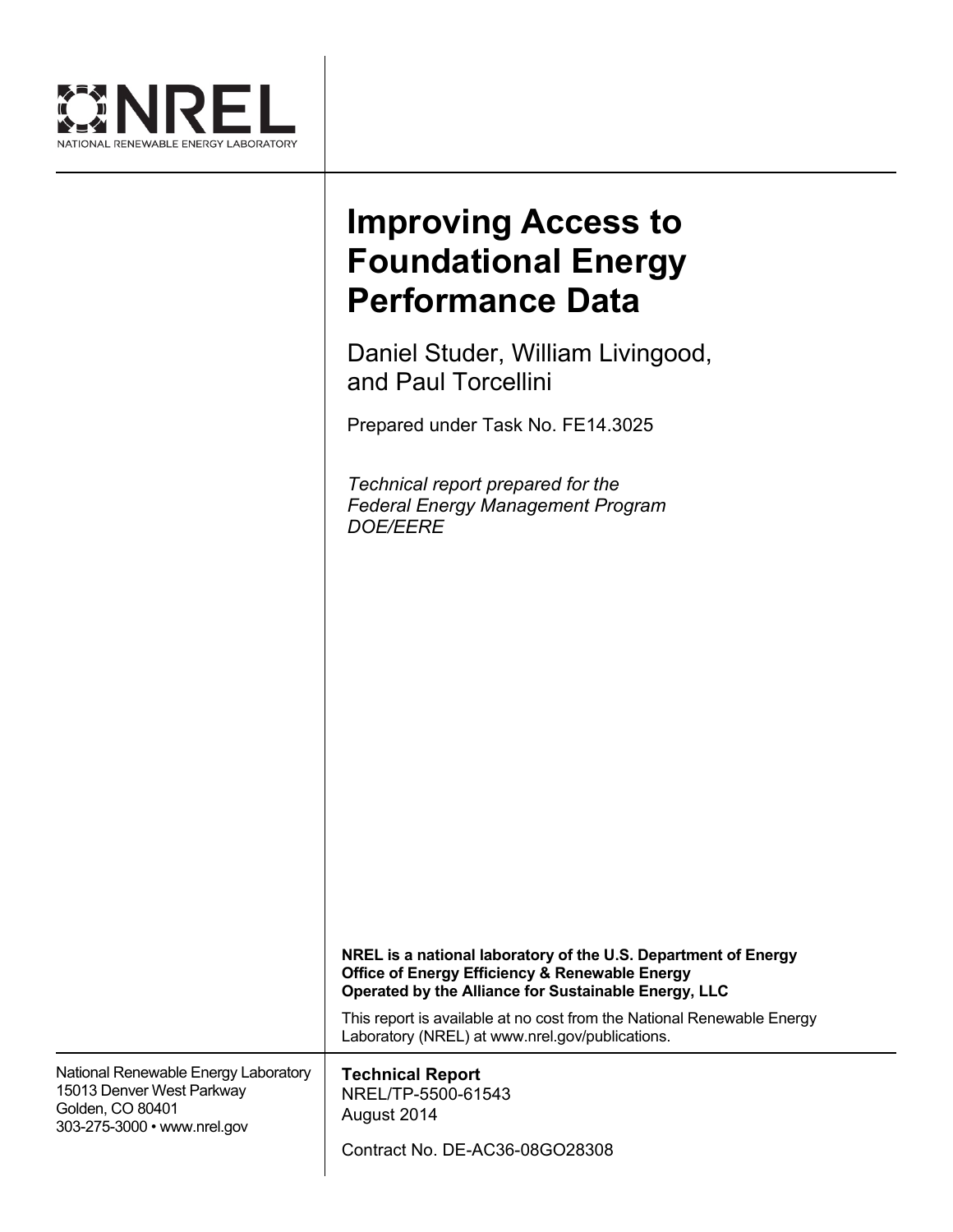#### **NOTICE**

This report was prepared as an account of work sponsored by an agency of the United States government. Neither the United States government nor any agency thereof, nor any of their employees, makes any warranty, express or implied, or assumes any legal liability or responsibility for the accuracy, completeness, or usefulness of any information, apparatus, product, or process disclosed, or represents that its use would not infringe privately owned rights. Reference herein to any specific commercial product, process, or service by trade name, trademark, manufacturer, or otherwise does not necessarily constitute or imply its endorsement, recommendation, or favoring by the United States government or any agency thereof. The views and opinions of authors expressed herein do not necessarily state or reflect those of the United States government or any agency thereof.

> This report is available at no cost from the National Renewable Energy Laboratory (NREL) at www.nrel.gov/publications.

Available electronically at<http://www.osti.gov/scitech>

Available for a processing fee to U.S. Department of Energy and its contractors, in paper, from:

> U.S. Department of Energy Office of Scientific and Technical Information P.O. Box 62 Oak Ridge, TN 37831-0062 phone: 865.576.8401 fax: 865.576.5728 email: <mailto:reports@adonis.osti.gov>

Available for sale to the public, in paper, from:

U.S. Department of Commerce National Technical Information Service 5285 Port Royal Road Springfield, VA 22161 phone: 800.553.6847 fax: 703.605.6900 email: [orders@ntis.fedworld.gov](mailto:orders@ntis.fedworld.gov) online ordering: <http://www.ntis.gov/help/ordermethods.aspx>

*Cover Photos: (left to right) photo by Pat Corkery, NREL 16416, photo from SunEdison, NREL 17423, photo by Pat Corkery, NREL 16560, photo by Dennis Schroeder, NREL 17613, photo by Dean Armstrong, NREL 17436, photo by Pat Corkery, NREL 17721.*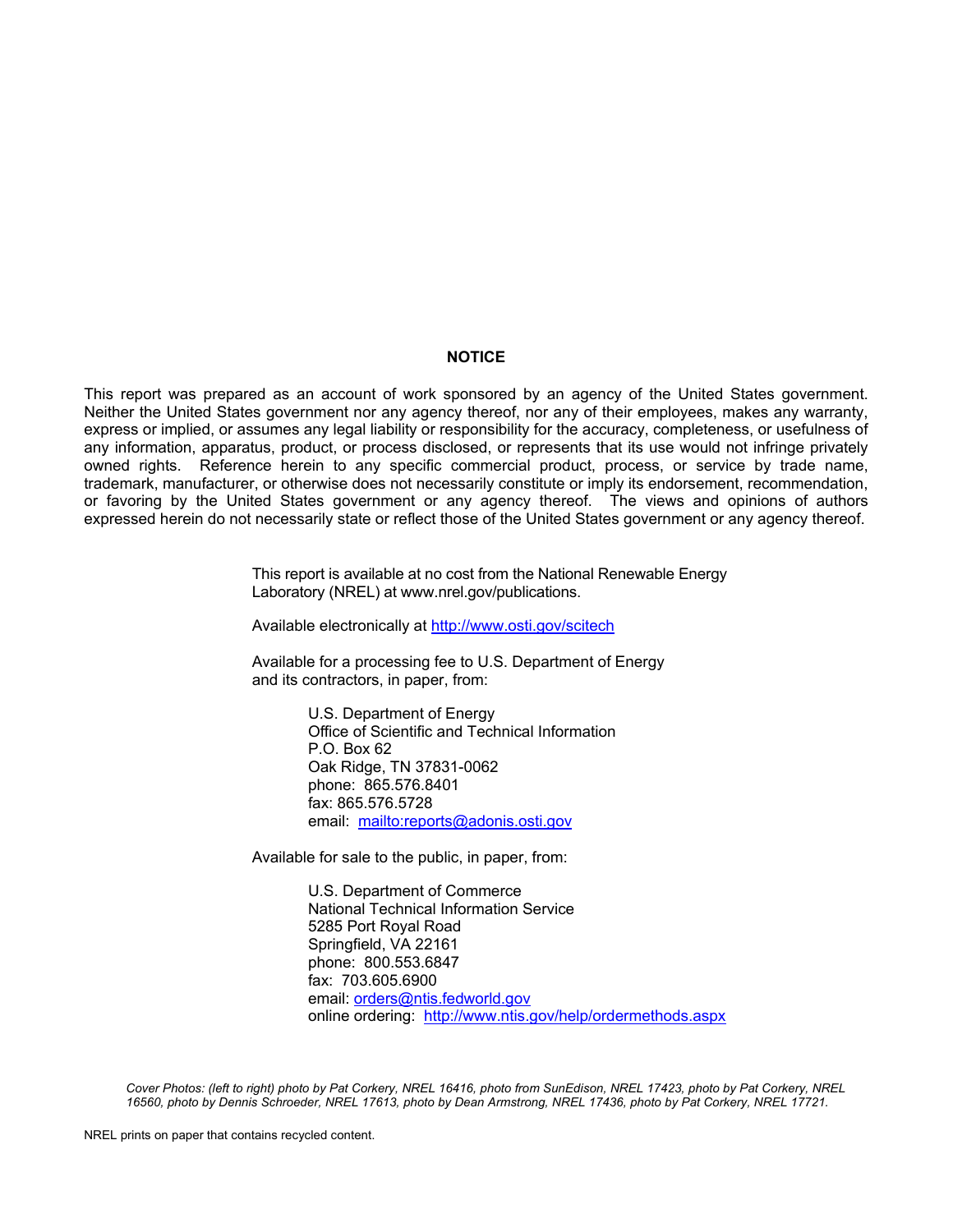### <span id="page-3-0"></span>**Acknowledgments**

<span id="page-3-1"></span>The NREL Buildings and Thermal Systems Center prepared this document for the U.S. Department of Energy in support of the Technology Performance Exchange project. This project is funded cooperatively by DOE's Building Technologies Office, DOE's Federal Energy Management Program, and the Bonneville Power Administration. The authors thank Amy Jiron, Shawn Herrera, David Catarious, and Jason Koman (formerly) at DOE, and Tyler Dillavou at the Bonneville Power Administration for their dedicated support of this project.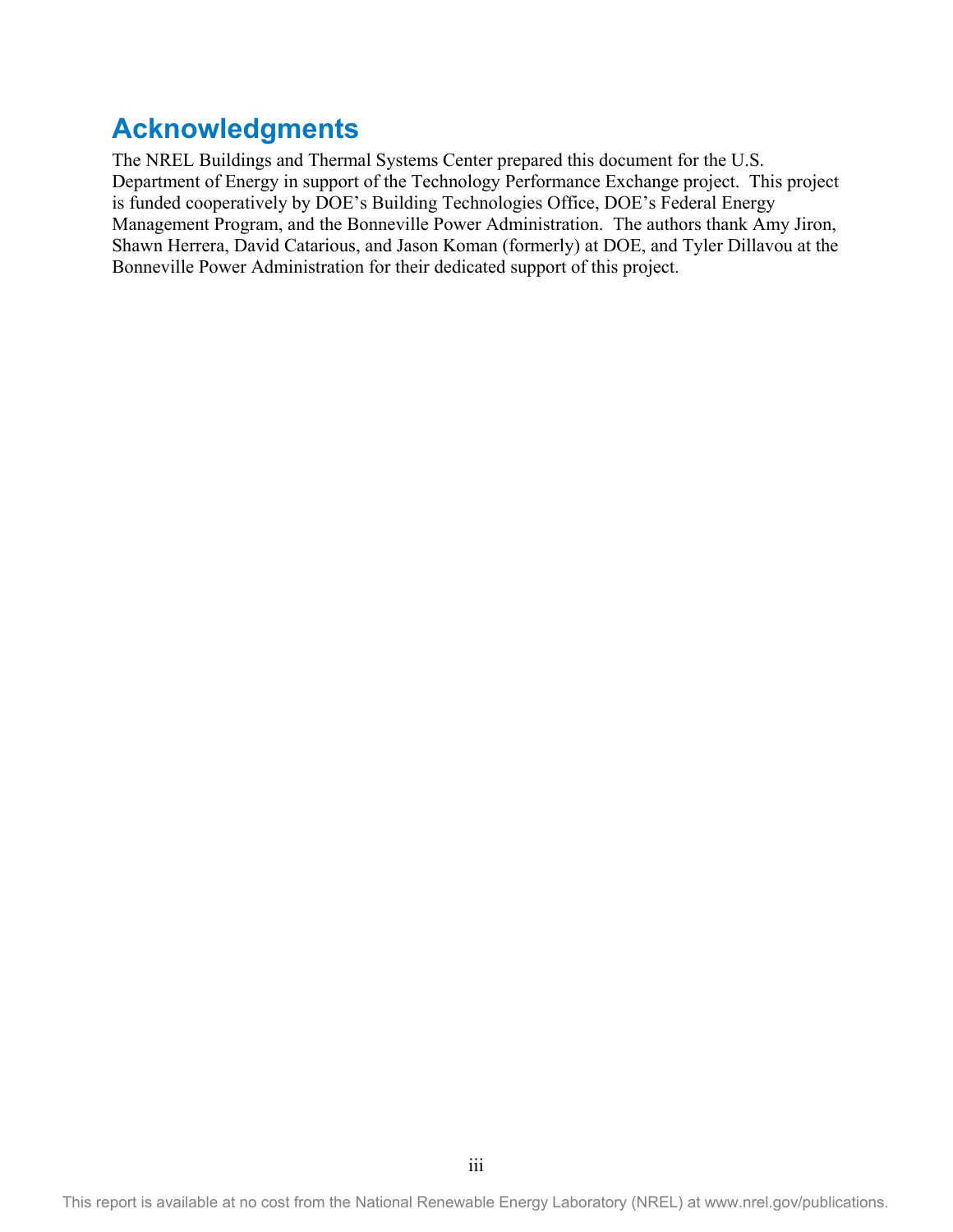### **Executive Summary**

When stakeholders, individuals who influence energy consumption and the procurement of energy-consuming systems or technologies in the commercial building sector, seek out or are approached with products that claim to increase energy efficiency, they often find that they lack access to what are perceived as credible energy performance data. Therefore, even if a stakeholder determines that a product would likely provide an acceptable increase in efficiency, they often have difficulty convincing their management to move forward with a project because they cannot support the development of a quality business case.

To facilitate improved identification, storage, and sharing of foundational energy performance data, the U.S. Department of Energy funded the National Renewable Energy Laboratory to develop the Technology Performance Exchange™. The Technology Performance Exchange uses data entry forms to identify the intrinsic, technology-specific parameters necessary for a user to perform a credible energy analysis and includes a robust database to store these data. End users are able to leverage stored data to evaluate the site-specific performance of various technologies, support financial analyses with greater confidence, and make better informed procurement decisions.

To allow new technologies to be added over time, the Technology Performance Exchange was developed in two pieces. A Web-accessible nucleus acts as a software foundation, providing the services that any user would expect from an information portal. This core set of infrastructure accepts the overlay of technology categories via the development of data entry forms.

A combination of workflows and metadata are used to ensure that Technology Performance Exchange end users have enough context to decide for themselves whether uploaded data are credible. Before users can upload performance data, they must first register using one of three registration options. Each registration option has a unique set of permissions. Metadata, which provide additional information related to where product performance data originated, persist when product performance data are downloaded.

<span id="page-4-0"></span>Many stakeholders are interested in adopting energy efficiency solutions in the built environment, but up to now have lacked the data to determine whether these solutions are cost effective. By providing a modular structure, a series of carefully constructed user workflows, an open and transparent set of processes, and a robust application programming interface, the Technology Performance Exchange improves the identification, storage, and sharing of foundational energy performance data across a range of building technologies, allowing end users to conduct more effective financial analyses. The ability to find, leverage, and share data in ways not formerly possible also opens many new collaboration pathways between data providers and consumers, enabling stakeholders to more efficiently and accurately predict the energy performance of specific building products and technologies, and more rapidly deploy cost-effective energy efficiency solutions.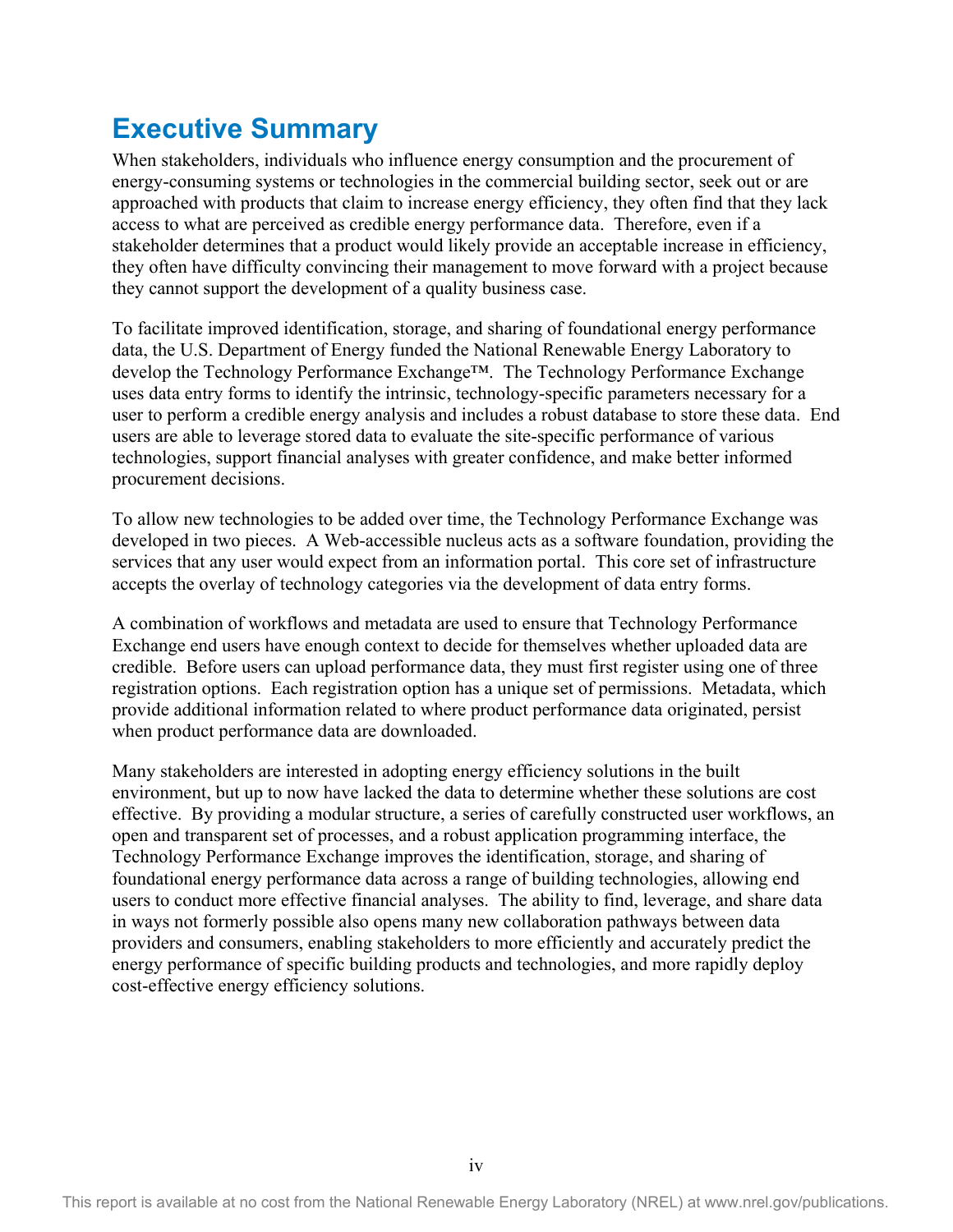### **Nomenclature**

<span id="page-5-0"></span>

| API         | application programming interface      |
|-------------|----------------------------------------|
| <b>DEF</b>  | data entry form                        |
| <b>DOE</b>  | U.S. Department of Energy              |
| <b>NREL</b> | National Renewable Energy Laboratory   |
| <b>SME</b>  | subject matter expert                  |
| <b>TPEx</b> | <b>Technology Performance Exchange</b> |
| UП          | user interface                         |
| <b>VRF</b>  | variable refrigerant flow              |
|             |                                        |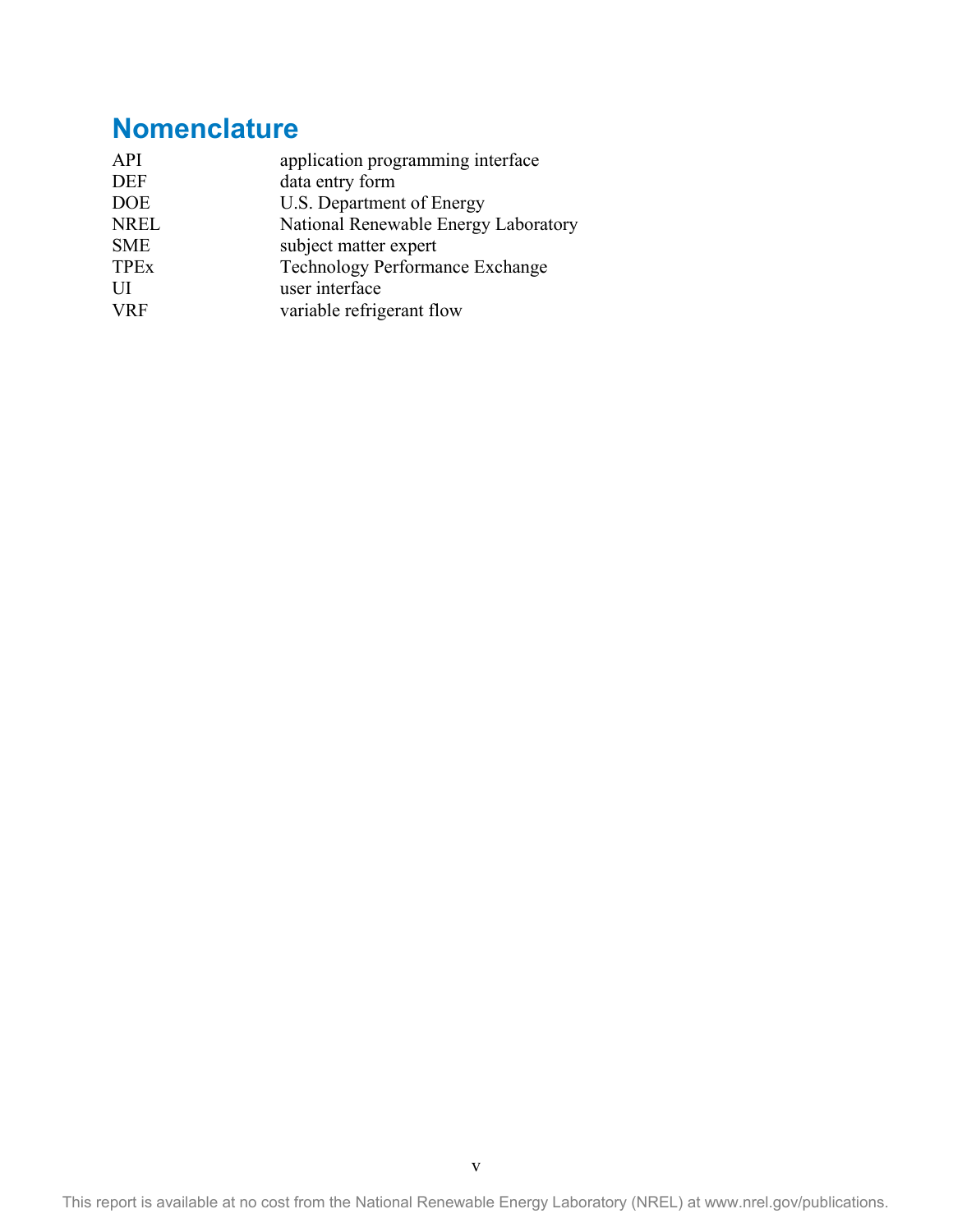### **Contents**

<span id="page-6-0"></span>

| 31  |  |
|-----|--|
| 32  |  |
|     |  |
| 4.1 |  |
| 42  |  |
| 43  |  |
|     |  |
|     |  |
|     |  |
|     |  |
|     |  |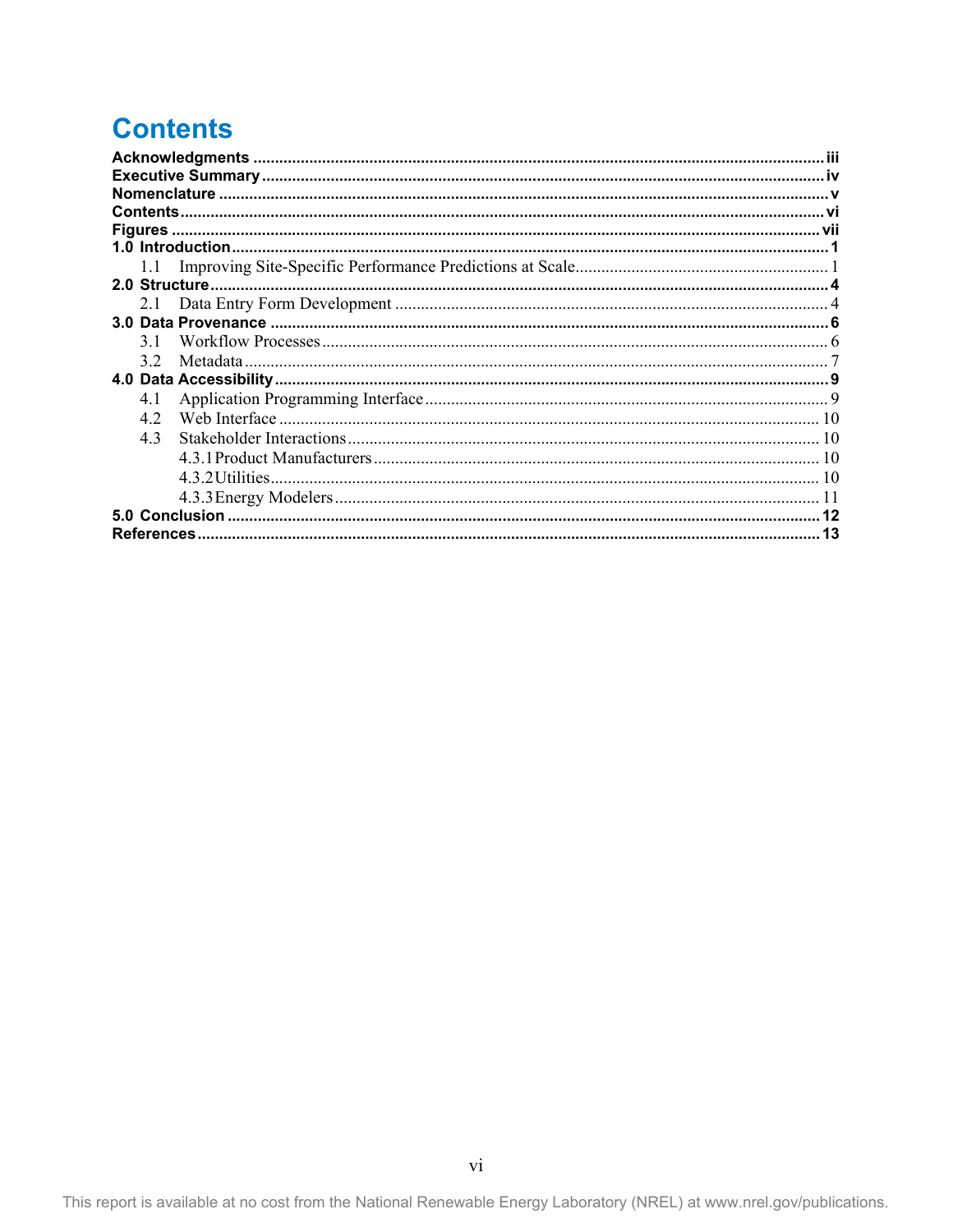## **Figures**

| Figure 1–1 Illustration showing the relationship between laboratory testing, field demonstration, and                                                                                       |
|---------------------------------------------------------------------------------------------------------------------------------------------------------------------------------------------|
|                                                                                                                                                                                             |
| Figure 3–1 TPEx screenshot showing contributed energy performance data and its associated metadata                                                                                          |
| (data source, posting date, and derivation method). The scales icon at the far right indicates                                                                                              |
|                                                                                                                                                                                             |
| Figure 4–1 This diagram provides an overview of how TPEx end users contribute and access                                                                                                    |
| performance data: (a) directly via the UI, or (b) by accessing the TPEx API via user-created<br>scripts. Note that the integration of TPEx data into third-party applications and databases |
|                                                                                                                                                                                             |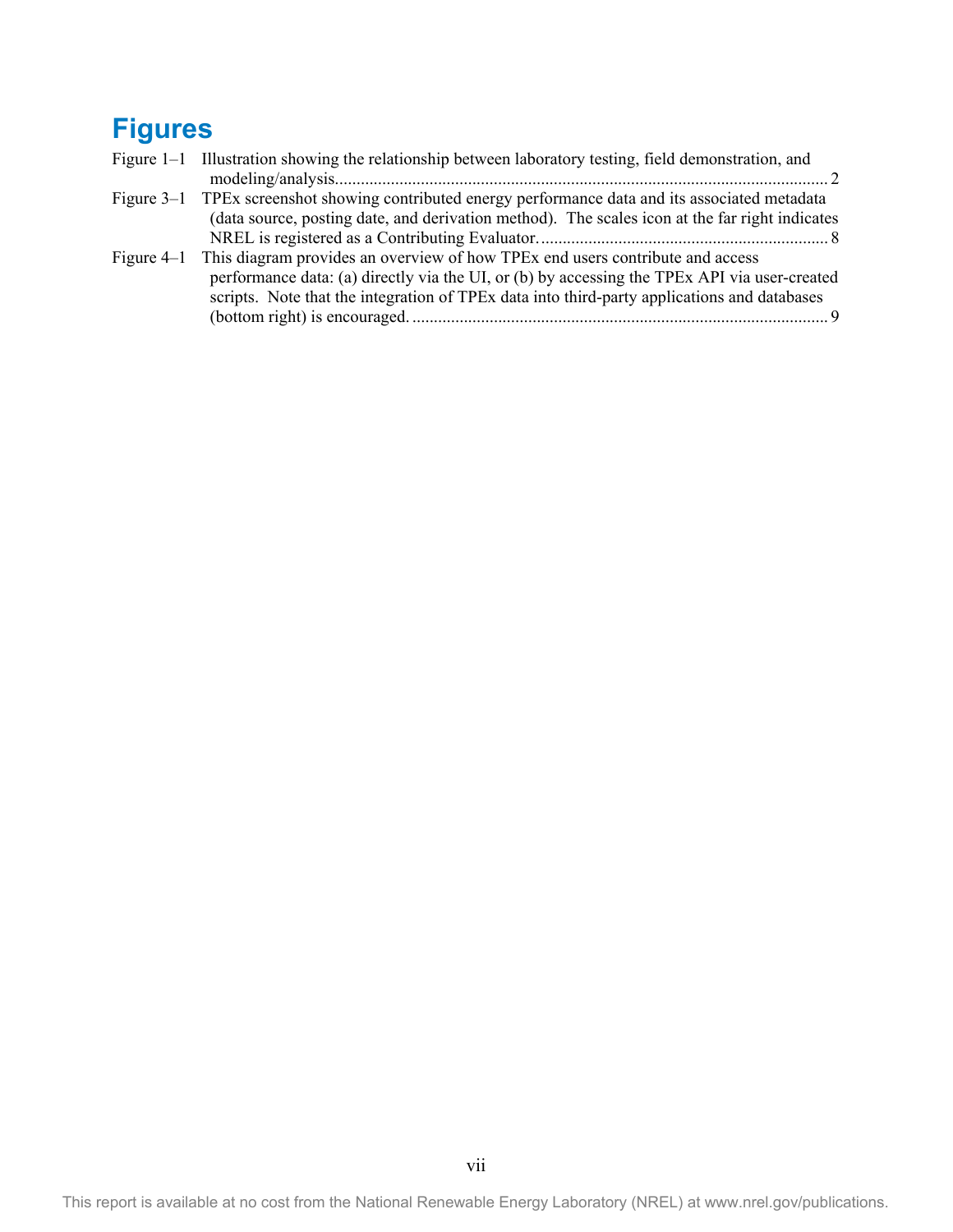### <span id="page-8-0"></span>**1 Introduction**

When stakeholders, individuals who influence energy consumption and the procurement of energy-consuming systems or technologies in the commercial building sector, seek out or are approached with products that claim to increase energy efficiency, they often find that they lack access to what are perceived as credible energy performance data. Therefore, even if a stakeholder determines that a product would likely provide an acceptable increase in efficiency, they often have difficulty convincing their management to move forward with a project because they cannot support the development of a quality business case.

This is not to say that energy performance data are not available. Generally, product manufacturers provide some level of energy performance data for their products. Sometimes these data are sufficient to support detailed building- and use-case-specific energy performance analyses. But for many technologies, this is not the case.

To facilitate improved identification, storage, and sharing of foundational energy performance data, the U.S. Department of Energy (DOE) funded the National Renewable Energy Laboratory (NREL) to develop the Technology Performance Exchange™ (TPEx™; NREL 2014b). The TPEx is a free, publically accessible Web-based portal that serves as a centralized repository for users to share and find product-specific energy performance data.

Composed of a single database that is accessible via an intuitive user interface (UI) and an application programming interface (API), the TPEx uses technology-specific data entry forms (DEFs) to identify "the minimum product-specific energy performance characteristics and other critical properties necessary to evaluate a product's energy performance" (Studer and Lee 2013). Currently, only parameters included in DEFs are accepted by the TPEx.

By independently identifying parameters, TPEx provides a level of assurance that the requested data parameters are those necessary to support a robust analysis. Because it also serves as a centralized repository, TPEx users can leverage data that have already been contributed to the TPEx to evaluate the site-specific performance of various products and technologies, conduct more effective financial analyses, and make better informed procurement decisions.

This paper first provides a brief overview of the TPEx followed by a discussion of how data identification, verification, and dissemination challenges were overcome. The specific workflows implemented to identify accepted energy performance characteristics and those used to provide open and transparent data exchange are detailed, along with the types of interactions the project is meant to support.

### <span id="page-8-1"></span>**1.1 Improving Site-Specific Performance Predictions at Scale**

Access to foundational energy data, intrinsic data not tied to a particular use case, is key to improving the efficiency of the built environment. The TPEx is focused on providing better access to this type of data, which is referred to as *performance data* in this document. Building owners and operators need performance data to identify and procure the most cost-effective technologies and products. Electric and gas utilities use performance data to qualify technologies for incentive programs and to set performance thresholds for product rebates.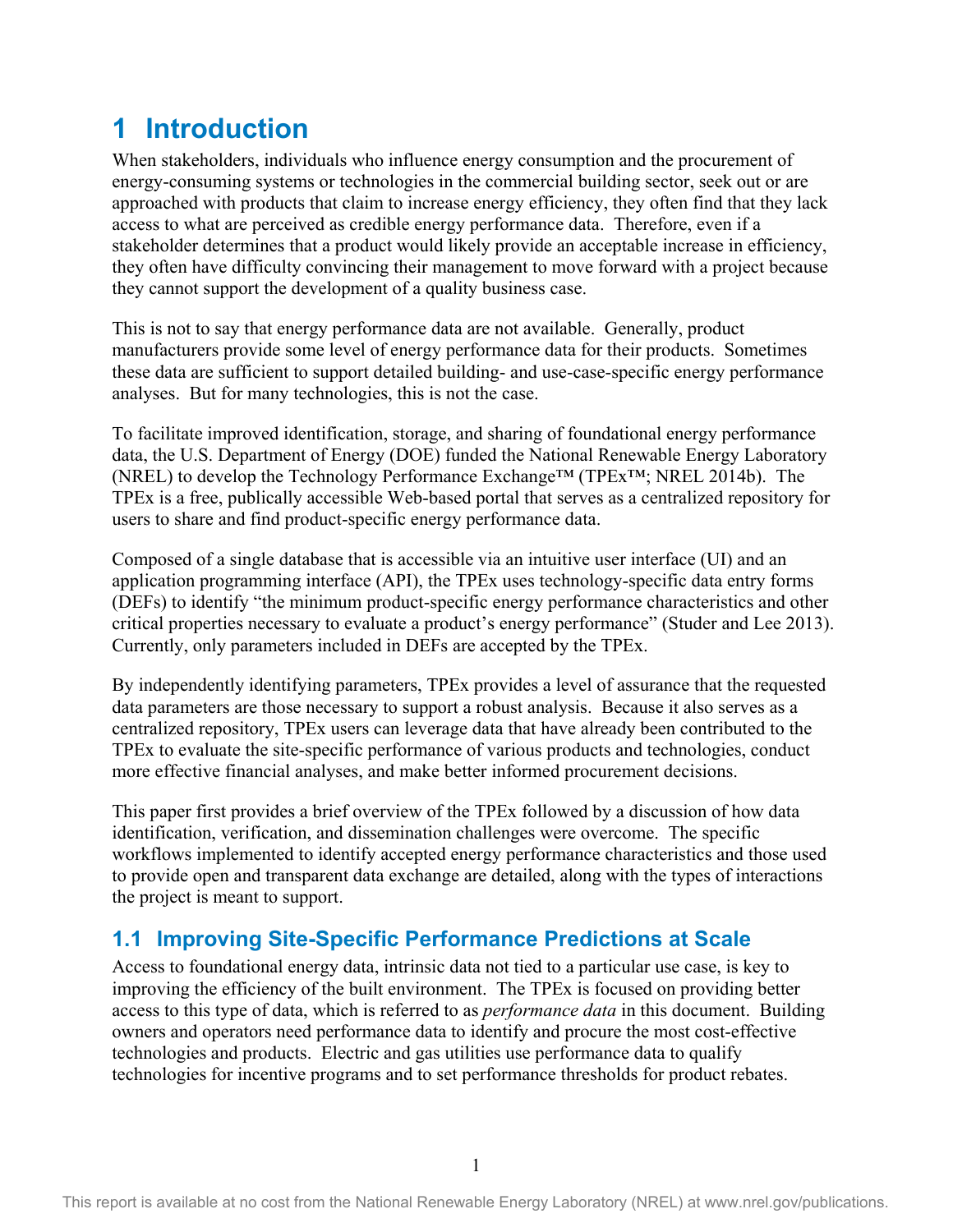Energy modelers require detailed performance data to accurately predict the impact of energy efficiency design decisions and strategies.

Oftentimes, this foundational data is provided via laboratory tests. While laboratory testing can provide very accurate performance data for specific operating conditions and assumed usage patterns, it does not necessarily reveal reliability, integration, or business productivity impacts. In addition, laboratory testing procedures assume usage patterns that may not mimic real-world behavior.

Alternatively, field demonstrations provide information on reliability, whole system integration, business productivity impacts, and insight into actual use patterns. However, energy performance results obtained via field demonstrations are not broadly applicable, largely because they involve a less controlled experiment, fewer sensors, and less accurate equipment than laboratory testing. More importantly, field demonstration results are specific to the building where the demonstration takes place and are extremely difficult to generalize to other buildings. It is challenging to draw general conclusions based on such efforts because many building and site parameters, which vary from building to building and site to site, have a substantial impact on the results.

Building simulation, however, provides a method to marry the benefits of laboratory testing and field demonstration, helping to mitigate individual limitations and lead to a robust and accurate performance prediction. As shown in [Figure 1–1,](#page-9-0) by incorporating performance data obtained via laboratory testing with use patterns observed via field demonstration, building simulation offers a pathway to analyze the energy performance of technologies in a manner that accounts for building- and site-specific parameters, while still allowing for portfolio-wide analyses.



#### <span id="page-9-0"></span>**Figure 1–1 Illustration showing the relationship between laboratory testing, field demonstration, and modeling/analysis.**

Credit: Marjorie Schott, NREL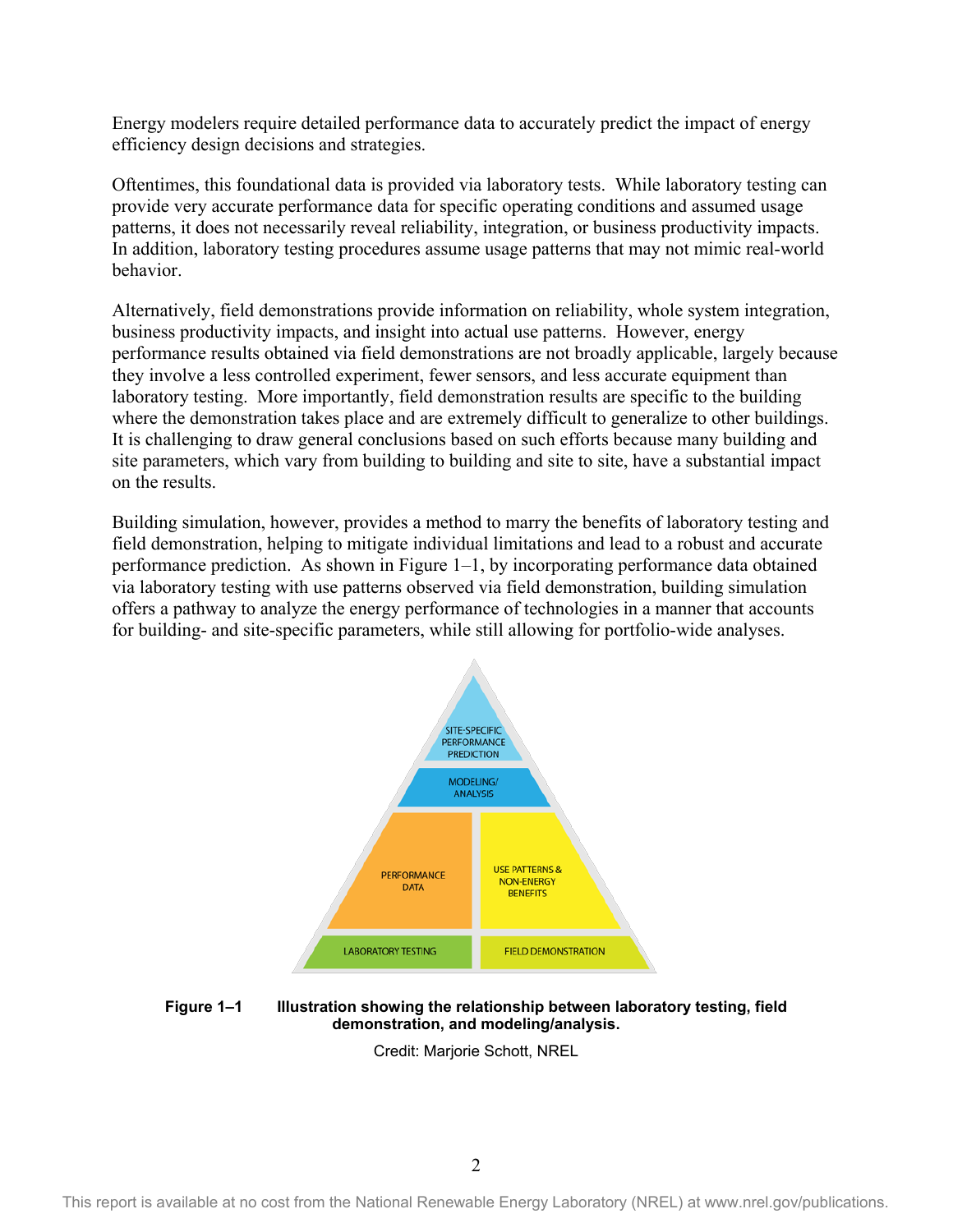As an example, consider variable refrigerant flow (VRF) systems. The site-specific performance of VRF systems can readily be analyzed using a variety of existing methods. However, due to the complexity of the technology, detailed input data are necessary to enable an accurate performance prediction that accounts for unique building characteristics and alternative VRF configurations. If comprehensive performance maps (Performance Data in [Figure 1–1\)](#page-9-0) for both the indoor and outdoor units are made available via laboratory test methods (e.g., load-based testing), or manufacturers' detailed, in-house component models, any potential system configuration can be analyzed using energy simulation.

Field demonstration data could then be used to strengthen the resulting prediction, as monitored field data for many operational characteristics (set points, occupancy patterns, lighting schedules, system response to internal/external temperatures, etc.) can be used to improve simulation inputs. Field demonstration results also offer a reality check by providing hard data on real-world operation, helping to verify that simulation results are reasonable.

The use of performance data *and* use pattern data to support and improve energy modeling results has been a driving factor in the design of the TPEx, which has been developed to support this integrated workflow. In fact, work sponsored by the Bonneville Power Administration has already linked the foundational energy performance data housed in TPEx to DOE's larger modeling ecosystem via the Building Component Library (NREL 2014a). While that work is not the topic of this paper, that effort is discussed at length in Studer et. al (2014).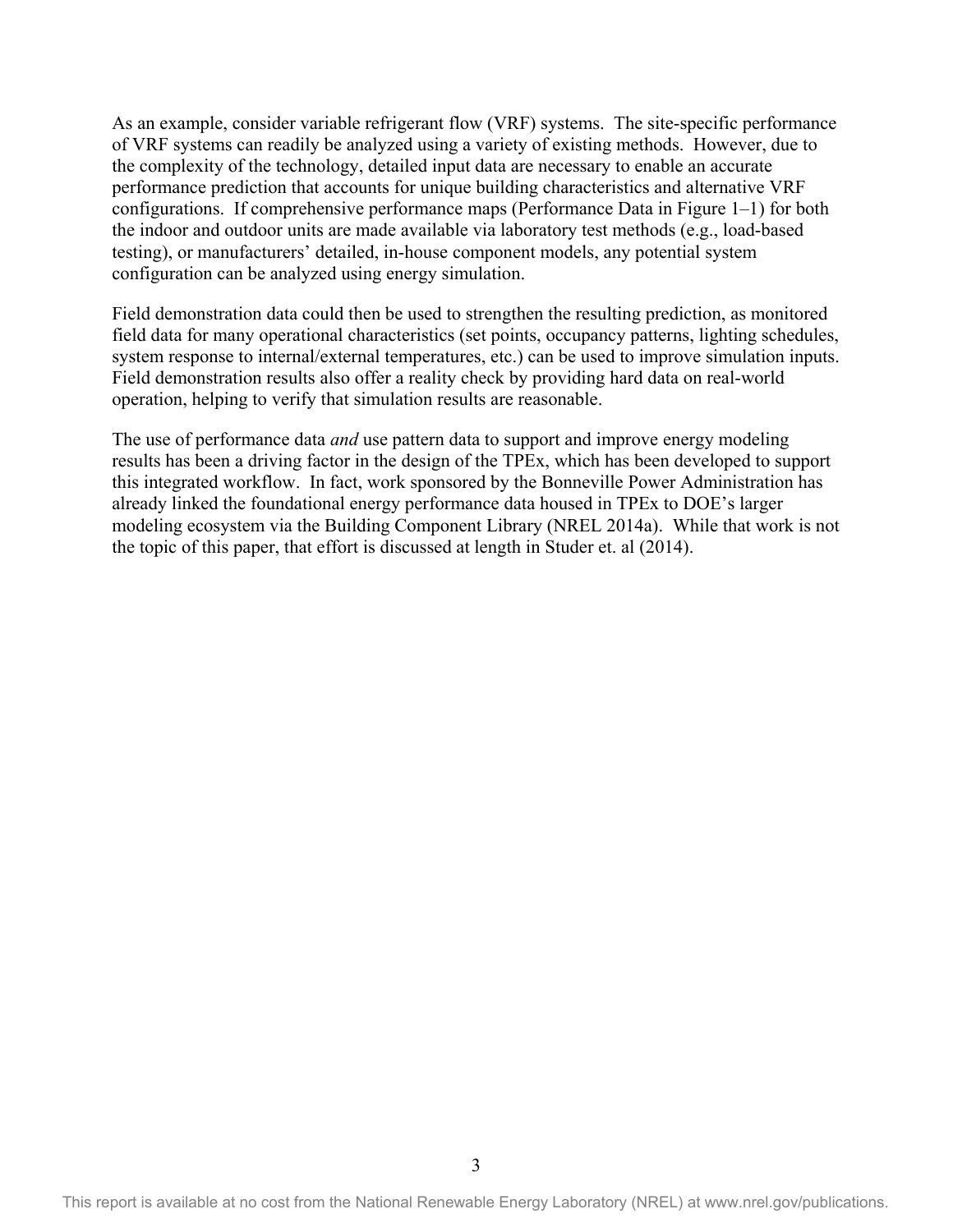### <span id="page-11-0"></span>**2 Structure**

Because the building technology landscape is dynamic, with new technologies and products being brought regularly to market, it is important to ensure that DOE, NREL, and external stakeholders can easily add new technologies and products to the TPEx. To allow new technologies to be added over time, the TPEx was developed in two pieces. First the core infrastructure was developed. This Web-accessible software nucleus acts as a foundation, providing the services that any user would expect from an information portal, including data indexing, search capability, user registration/account access, and data upload/download pathways.

This core infrastructure was built to accept the overlay of any number of technology categories via the development of DEFs. Defined as a "grouping of products whose energy performance can be predicted through the use of a common set of energy performance characteristics and other critical properties necessary to evaluate a product's energy performance" (Studer and Lee, 2013), adding a technology category to the TPEx enables product-specific energy performance data to be uploaded and shared. Energy performance characteristics in this sense are "product [properties] that a user can, in combination with installation-specific parameters and use patterns, use to predict the site-specific energy performance of that product" (Studer and Lee 2013).

This combination of a core infrastructure and technology-specific DEFs enables the TPEx to function as an expandable—but analysis platform agnostic—data clearinghouse. With a robust foundation on which to build, new technologies can be added as the appropriate energy performance characteristics are identified. That same core infrastructure also enables TPEx users to easily upload, share, find, and download product-specific energy performance data for any product that has been submitted to the exchange. As the goal of the TPEx is to foster improved access to energy performance data, there is no minimum performance requirement for products to be added to the TPEx; submitted data, products, and technologies are never rated or ranked.

#### <span id="page-11-1"></span>**2.1 Data Entry Form Development**

Identifying exactly which energy performance characteristics are selected is a critical path item to ensuring that the minimum data needed to perform a credible energy analysis are made available to users. But because the term *credible energy analysis* can mean different things to different people, great care must be taken to ensure that the proper energy performance characteristics are identified. Therefore, a step-by-step process was developed to ensure that all DEFs are defined in a manner that supports robust analysis. At a high level, the process is (Studer and Lee, 2013):

- 1. An interested individual (the DEF developer) proposes a new technology category.
- 2. A TPEx subject matter expert (SME) reviews the proposed technology category.
- 3. If the technology category is approved, the DEF developer identifies a set of relevant evaluation tools on which the DEF will be based. If applicable, EnergyPlus (DOE, 2013) must be included in this set. Basing DEF development on one or more evaluation tools allows the engineering effort that went into tool development to be leveraged, and ensures a consistent and sufficient level of detail across DEFs.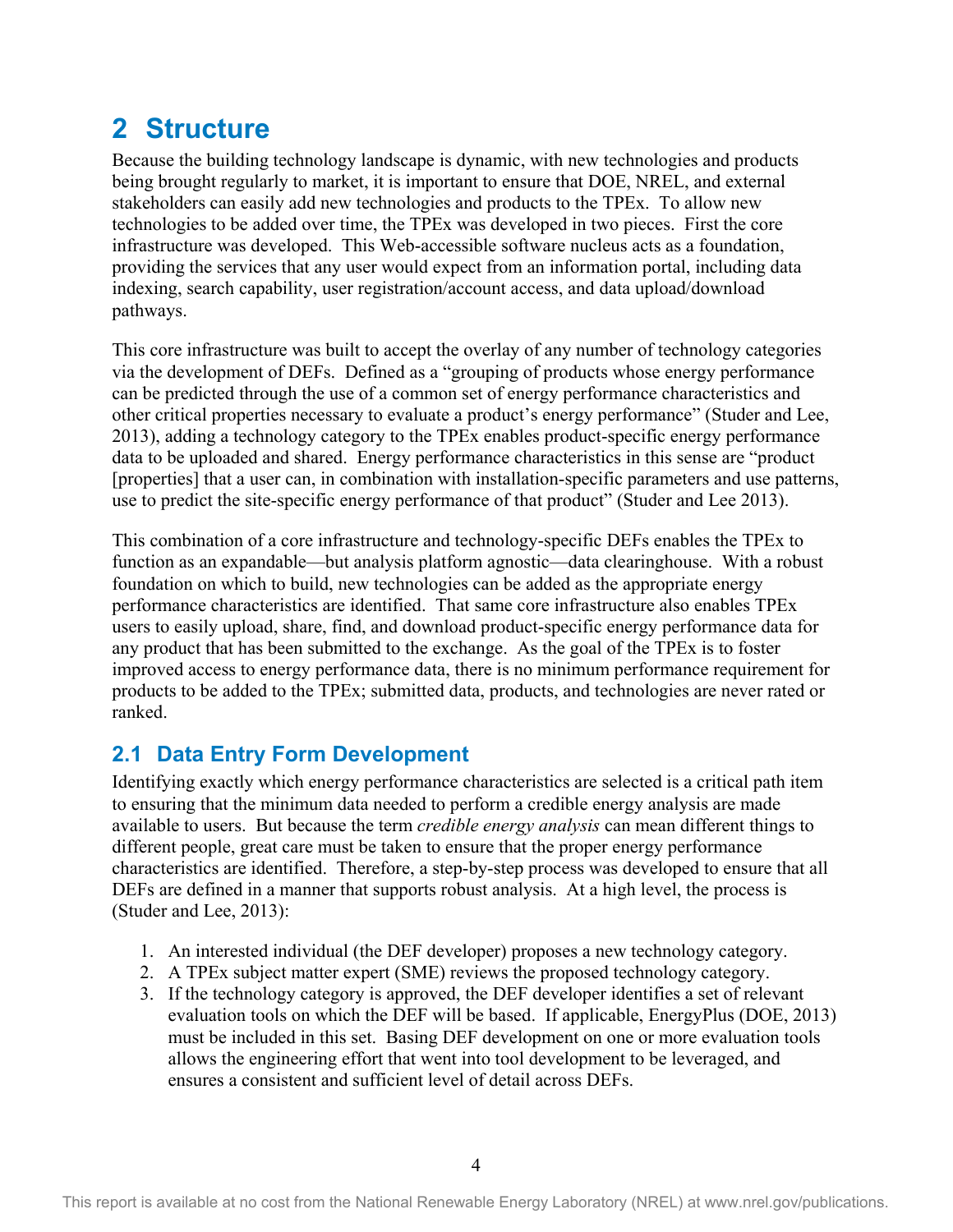- 4. For each identified evaluation tool from Step 3, the DEF developer creates a comprehensive list of the input fields necessary to analyze products within the specified technology category.
- 5. The DEF developer removes non product-specific input fields (sizing factors, control set points, etc.) from the comprehensive list.
- 6. For each remaining input field, the DEF developer identifies the foundational parameters that underlie each remaining input field. As an example, if an input field consisted of some sort of performance curve (e.g., heat pump capacity as a function of entering wetbulb temperature), the DEF developer would identify the required performance map points that would be needed to construct that curve. Only measurable parameters should remain after this step. Note that after this step, the draft list of DEF parameters will be evaluation tool agnostic.
- 7. To prevent the inclusion of unwanted energy performance characteristics, the DEF developer removes any parameters identified as unnecessary (with justification). This step enables the DEF developer to exclude parameters that do not fit within the scope of the defined technology category or that have minimal or no impact on energy use.
- 8. To enable TPEx users to properly identify products that meet their own unique use cases, the DEF developer identifies applicable supplemental criteria. These supplemental criteria are not energy related, but are often critical to identifying the appropriateness of any given energy efficiency solution (e.g., color rendering index could be included in an electric lighting technology category).
- 9. Once the full list of energy performance characteristics and supplemental criteria is identified, the DEF developer specifies what and how the data must be collected. For each parameter, a narrative definition is created, IP and SI units are identified, the number of displayed decimal places are assigned, minimum and maximum allowed values are set, enumerations (if applicable) are specified, and performance map templates (if applicable) are drafted.
- 10. The DEF developer submits the draft DEF to a TPEx SME.
- 11. A TPEx SME reviews the draft DEF. If approved, the DEF is implemented on the TPEx. If rejected, the DEF developer must address all comments before returning to Step 10.

To date, individuals from multiple organizations have followed these steps to draft 17 DEFs, identifying 280 parameters (not including the points requested as part of applicable performance maps) in the process.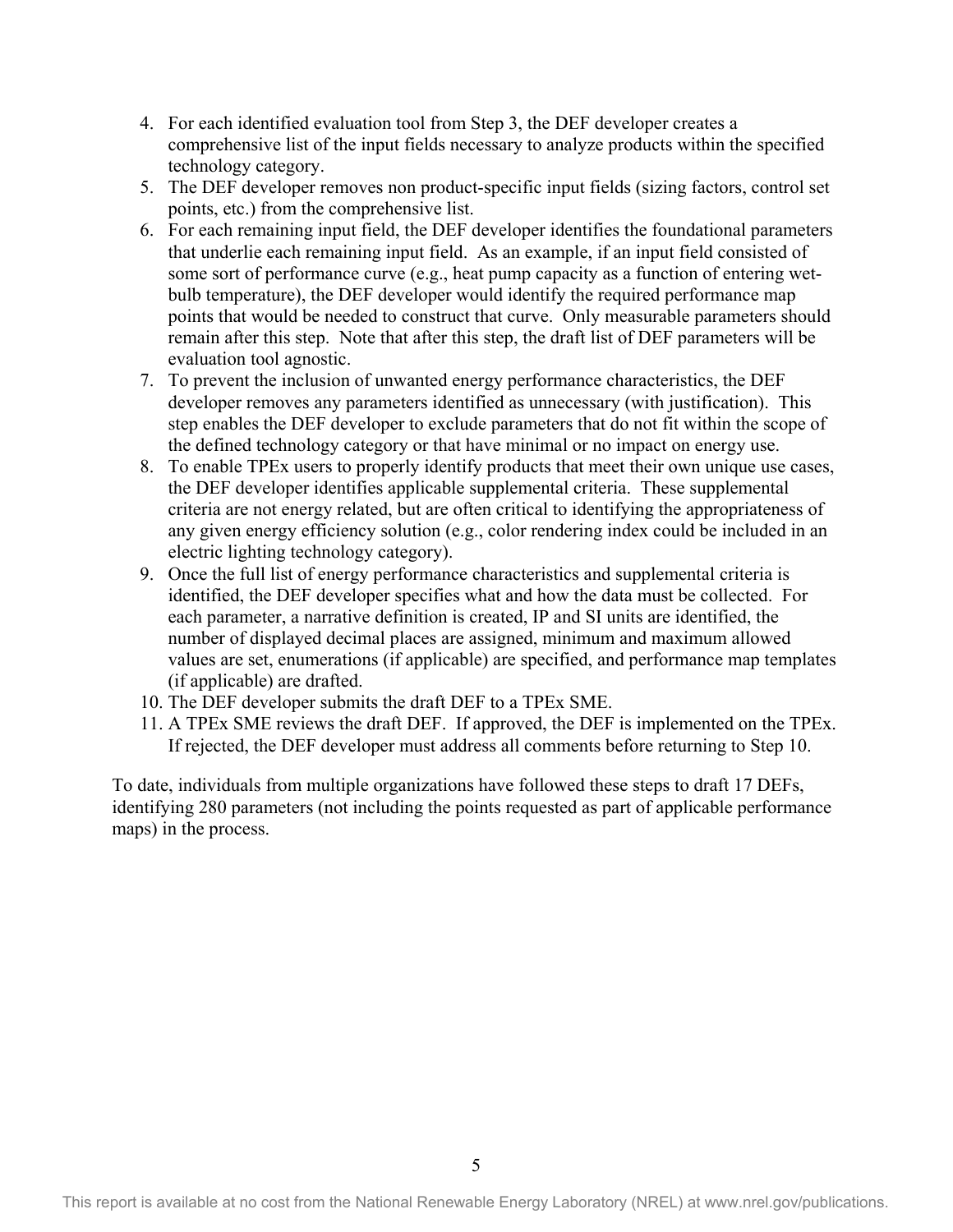### <span id="page-13-0"></span>**3 Data Provenance**

Of paramount importance during the project was ensuring the credibility of the data housed in the TPEx. The idea of vetting uploaded performance data was dismissed because it would not be practical or sustainable for any entity to validate all uploaded data.

With no practical method to ensure data validity, an alternative was sought. The implemented solution deals with the issue of data credibility via a less traditional approach, using a combination of restricted workflows and metadata to ensure that TPEx end users can decide *for themselves* whether to trust the uploaded data.

#### <span id="page-13-1"></span>**3.1 Workflow Processes**

Before TPEx users can upload performance data, they must first register using one of three registration options: *Manufacturer/Brand Owner*, *Third-Party Test Laboratory*, or *Contributing Evaluator*. (There is a fourth option: *Basic User*, but that user account type does not allow data uploads.) Registration as one of these three types requires association with an organization; all new organizations are reviewed and must be approved by an administrator for a user to contribute content to the TPEx.

Each registration option has a unique set of allowed permissions that define the actions a user associated with that registration type can execute. The use of numerous registration types (1) helps to prevent intentional misrepresentation (either through over- or understatements) of product performance; and (2) provides data source transparency that TPEx users can refer to when deciding whether to use posted data.

Before highlighting the main differences between the three registration options, it is worthwhile to differentiate between product data and performance data. To ensure that performance data (the parameters identified during DEF development) are useful, they are always associated with a specific product. The TPEx allows multiple users to contribute the same type of performance data for any particular product (e.g., numerous users could contribute the measured energy efficiency ratio for a specific rooftop unit). Because of this one-to-many relationship, product data (which consist of non-energy related items such as manufacturer, brand name, product line, model number, and UPC) are treated separately from performance data.

Currently, Manufacturers/Brand Owners are the only users who can add products (via product data) to the TPEx. However, when Manufacturers/Brand Owners upload product data, the "manufacturer" parameter is automatically set to the user's organization, meaning that Manufacturer/Brand Owner users can only add their own products. These users can also add performance data to the TPEx, but again due to workflow restrictions, they are only able to do so for products that users in their organization have contributed (e.g., user A from company X can only add performance data to their own company's products, which must have been contributed by company X members). Requiring that manufacturers upload their own products ensures that those organizations are aware that their products are housed in the TPEx and therefore helps to reduce the likelihood that the performance of those products will be misrepresented (or at least that such misrepresentations will go undetected).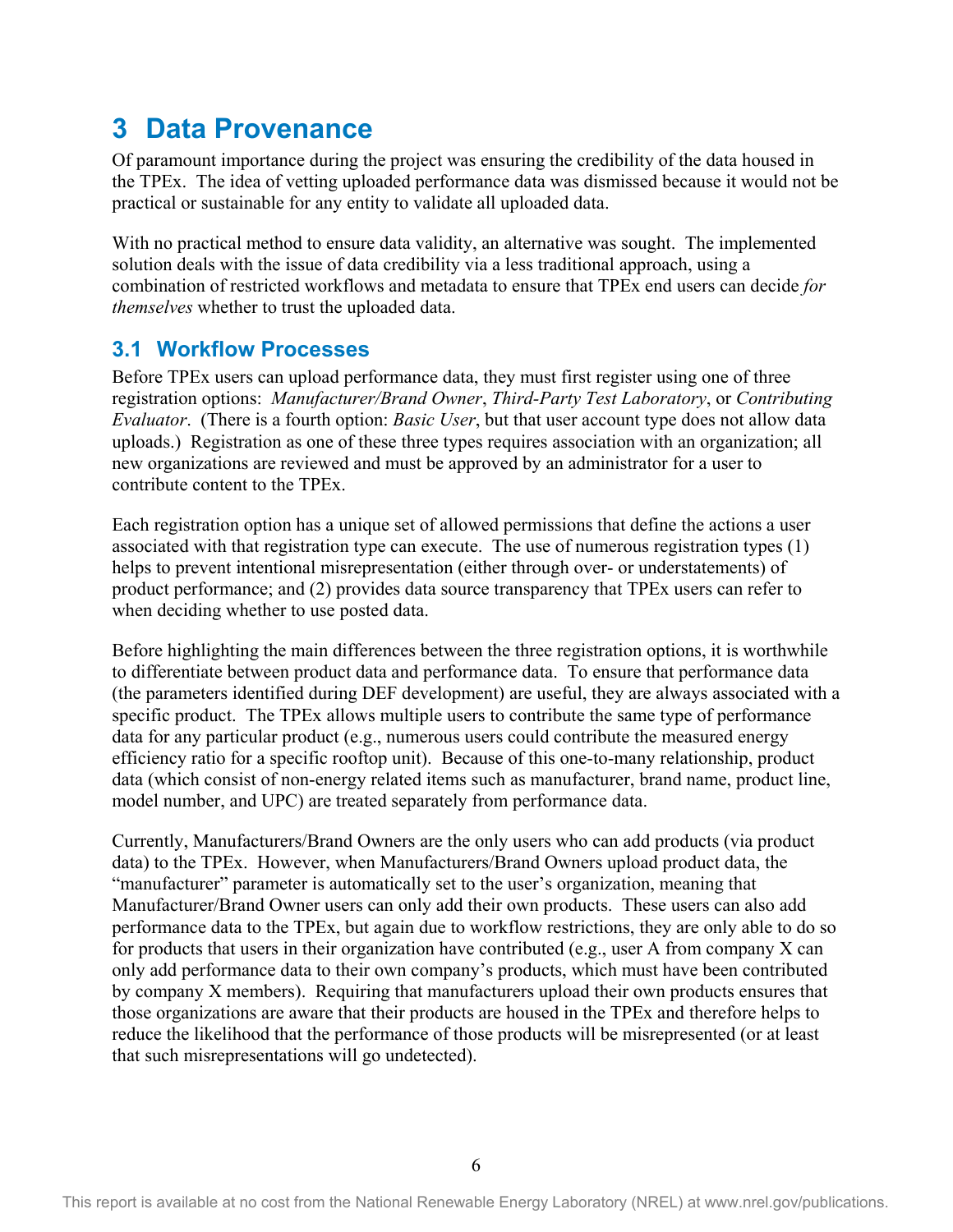Third-Party Test Laboratory users can add energy performance data to any product in the TPEx, provided their organization is accredited to measure the performance data being uploaded. Third-Party Test Laboratory users can indicate their organization's current accreditations so that other TPEx users can be assured that the data being provided are of high quality.

Contributing Evaluators, neutral organizations that do not have conflicts of interest related to the data they provide, can add energy performance data to any product in the TPEx. Contributing Evaluators generally consist of non-accredited organizations that have an interest in testing product performance, such as electric and gas utility technology demonstration programs, consulting firms, and even some private sector building portfolio owners/operators.

#### <span id="page-14-0"></span>**3.2 Metadata**

To empower all TPEx users to make informed decisions about which, if any, performance data to use in product or technology energy analyses, the TPEx displays a host of additional information related to product performance data provenance. Referred to as *metadata*, the following information is displayed alongside each piece of performance data:

- 1. The name of the organization that uploaded the data.
- 2. The date the performance data were uploaded.
- 3. The data derivation method. Options are chosen from an enumerated list and associated with each data parameter (not just a dataset). The allowed options are:
	- a. None
	- b. Non-Measurable Physical Property/Design Criteria
	- c. Self-Measured, Field
	- d. Self-Measured, Laboratory
	- e. Measured by Others, Field
	- f. Measured by Others, Laboratory
	- g. Calculated Using Self-Measured Field Data
	- h. Calculated Using Self-Measured Laboratory Data
	- i. Calculated Using Others' Measured Field Data
	- j. Calculated Using Others' Measured Laboratory Data
	- k. Reported by External Source, Derivation Unknown
	- l. Calculated Using External Data, Derivation Unknown

The derivation method options provide a means for users to designate whether performance data were obtained in a laboratory or a field setting. Consistency between laboratory and field measurements can help provide assurance that the data are credible.

4. The registration type of the contributing organization (Manufacturer/Brand Owner, Third-Party Test Laboratory, or Contributing Evaluator), denoted as a graphical icon.

When TPEx users download performance data from the site, the metadata are downloaded as well (whether the data are accessed through the UI or through the API). This ensures that TPEx users are able to make informed decisions about the information they choose to use in analyses, even if those data are not obtained directly from the TPEx (e.g., forwarded from a TPEx user to another individual, or accessed via a third-party data portal that references TPEx data). [Figure](#page-15-0)  [3–1](#page-15-0) provides a visual representation of how metadata are displayed via the TPEx UI.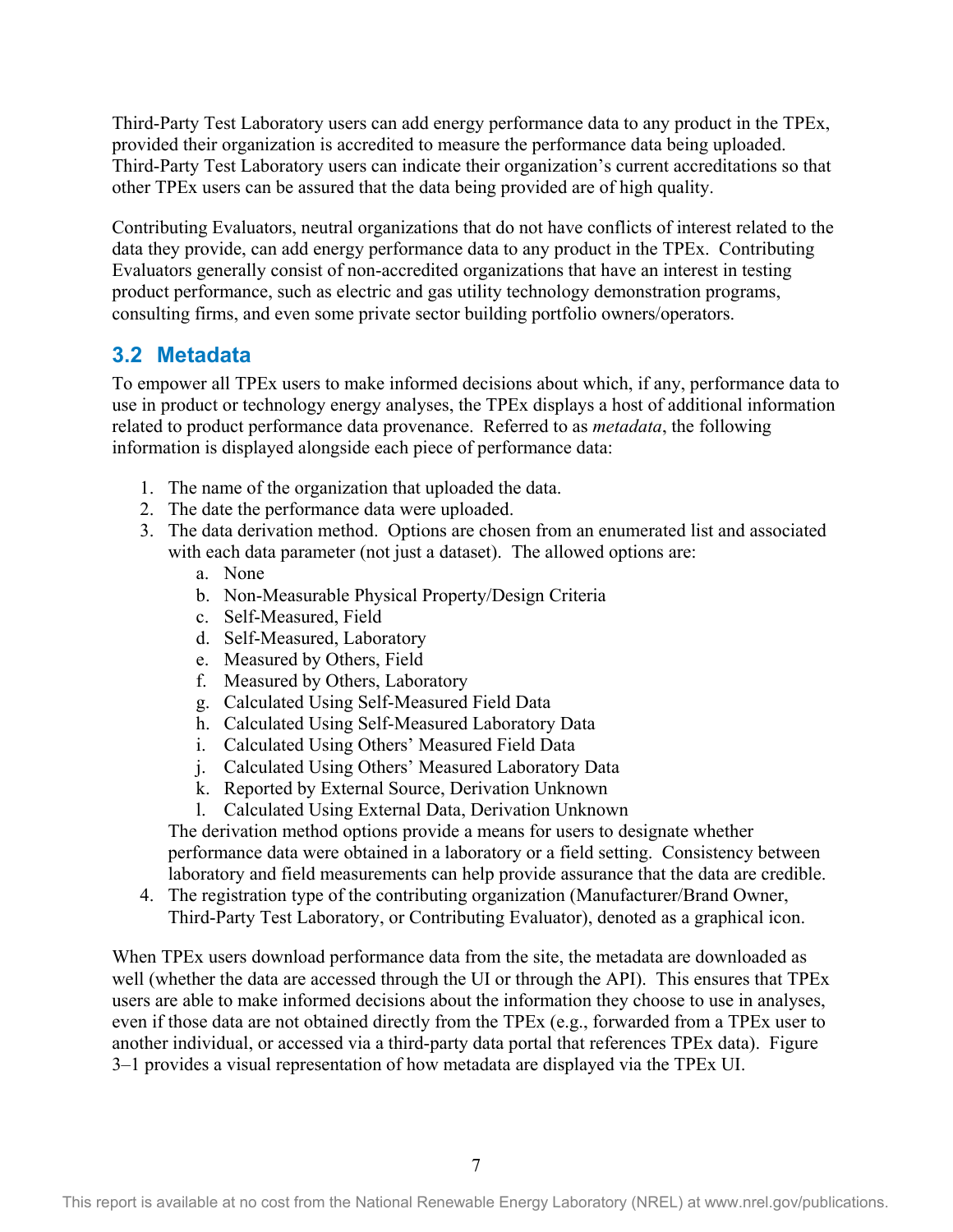| <b>Source</b>                        | <b>Posted on</b> | <b>Derivation</b>         | <b>Data</b> |    |
|--------------------------------------|------------------|---------------------------|-------------|----|
| National Renewable Energy Laboratory | 07/31/2014       | Self-Measured, Laboratory | 7100.00     | ГI |

<span id="page-15-0"></span>**Figure 3–1 TPEx screenshot showing contributed energy performance data and its associated metadata (data source, posting date, and derivation method). The scales icon at the far right indicates NREL is registered as a Contributing Evaluator.**

Credit: Daniel Studer, NREL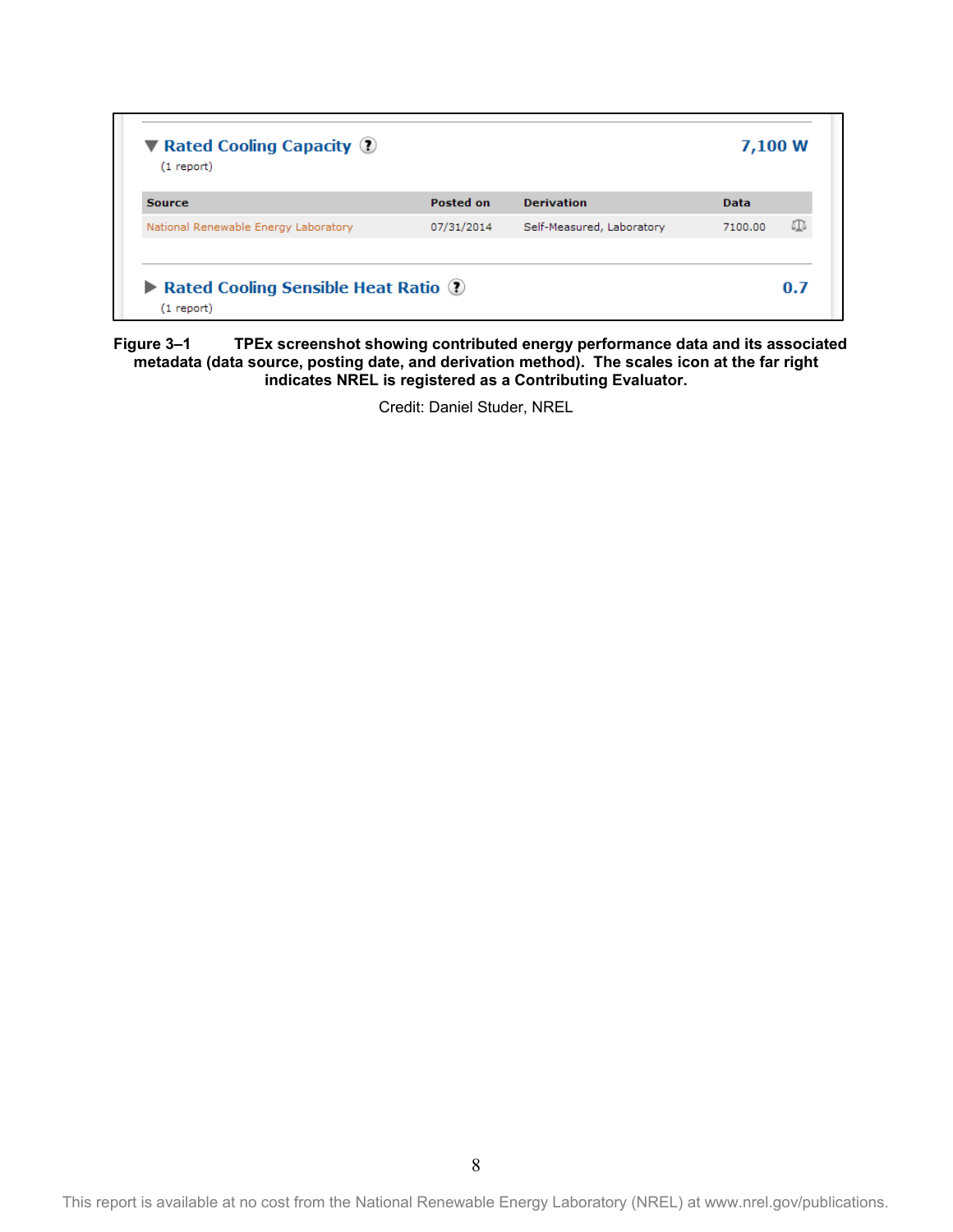### <span id="page-16-0"></span>**4 Data Accessibility**

Because the TPEx is meant to be a mechanism through which energy performance data are actively shared, two mechanisms were created to facilitate easier data access: a Web interface (the UI) and an API. [Figure 4–1](#page-16-2) provides a graphical representation of how users interact with the TPEx.



<span id="page-16-2"></span>**Figure 4– This diagram provides an overview of how TPEx end users contribute and access performance data: (a) directly via the UI, or (b) by accessing the TPEx API via user-created scripts. Note that the integration of TPEx data into third-party applications and databases (bottom right) is encouraged.**

Credit: Marjorie Schott, NREL

#### <span id="page-16-1"></span>**4.1 Application Programming Interface**

The TPEx API enables users to automate interaction with TPEx data. Using the TPEx API *search*, *download*, and *fields* resources, users can automatically query the TPEx database and download any or all performance and metadata for products of interest. TPEx users can also automate the upload of product and performance data (contingent on their registration type).

Additionally, interested parties can create their own, independent and custom-branded portals that interact with the TPEx via the API. For instance, organizations that support technology demonstration programs could use the API to link their vendor submission portal to the TPEx. This type of integration (illustrated by End User C in [Figure 4–1\)](#page-16-2) would allow the vendor submission portal to self-populate performance data for products already contained in TPEx, and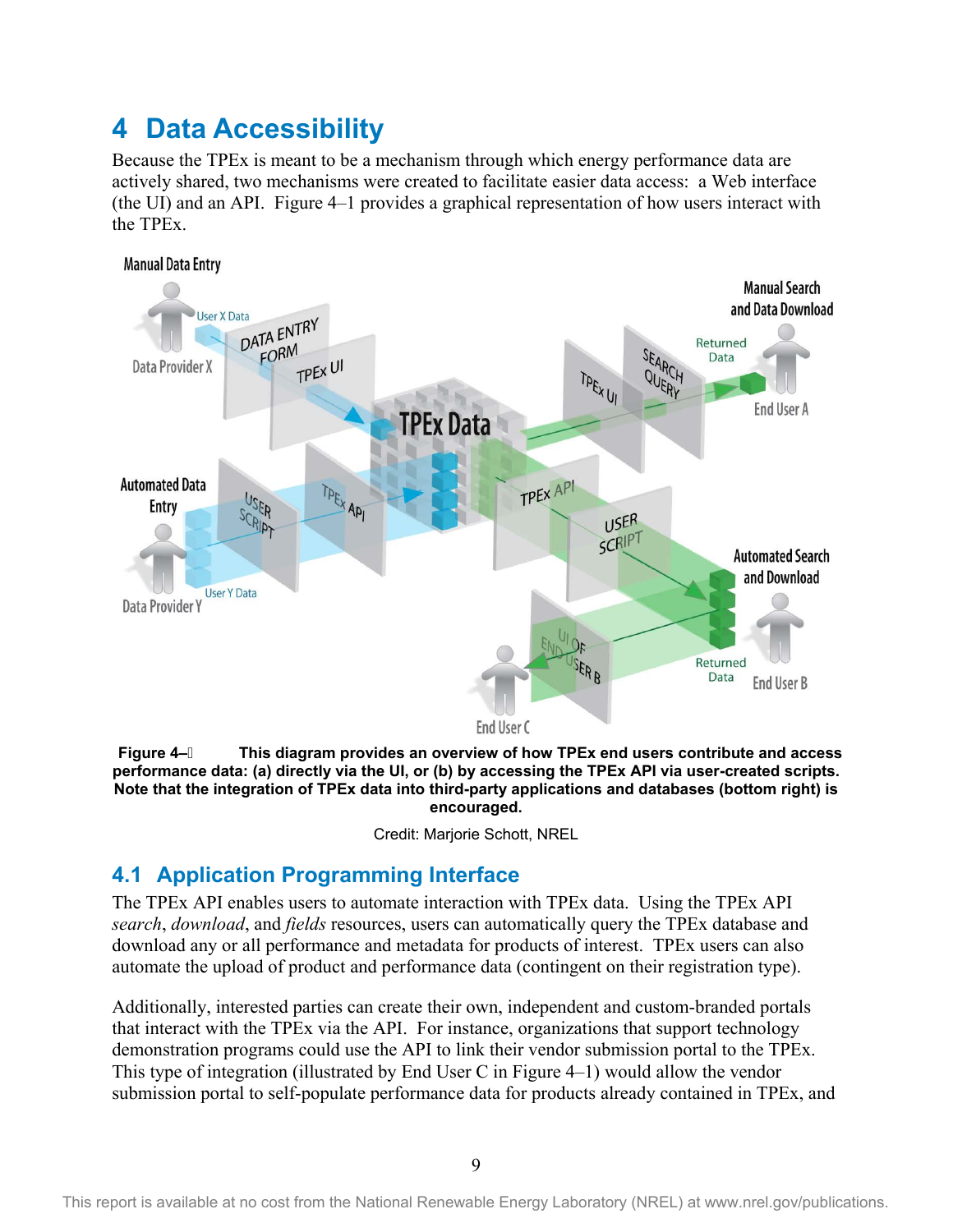even pull in performance data for similar products to provide performance context for evaluation staff.

#### <span id="page-17-0"></span>**4.2 Web Interface**

The TPEx UI provides similar, though manual, capabilities to the TPEx API. Users can browse technology categories, search for products, and download energy performance and metadata all via the UI. However, two main features available through the TPEx Web interface are not available through the API: (1) users can easily track and maintain (edit, update, or delete) their product or performance data submissions as part of their account page; and (2) users can compare up to four products within any technology category side-by-side. This comparison feature is helpful if a user is investigating only a handful of products and desires an easy way to compare performance characteristics.

#### <span id="page-17-1"></span>**4.3 Stakeholder Interactions**

The TPEx interface mechanisms (the UI and API) were developed to enable interested parties to use and share large amounts of relevant energy performance data. There are numerous reasons why an organization would be interested in either uploading or downloading data to/from the TPEx; the following sections detail a few of the interactions that the TPEx was designed to support.

#### <span id="page-17-2"></span>*4.3.1 Product Manufacturers*

Product manufacturers sometimes face an uphill battle convincing potential customers that their products provide cost- and environmentally-friendly solutions to the customer's needs. Because the DEF development process ensures that the parameters that the TPEx accepts are identified in a systematic manner, the provision of energy performance data to the TPEx by manufacturers can help to assuage customer's product performance doubts. The TPEx API allows manufacturers to efficiently upload entire product catalogs, even if such data represent only a subset of the requested parameters.

#### <span id="page-17-3"></span>*4.3.2 Utilities*

Many electric and gas utilities currently oversee or participate in technology field demonstrations as a means to assess technology energy performance. These programs are used to identify technologies that are likely to provide demand or energy reduction, but common practices make it difficult to share test results with other utilities in a meaningful way. Although project summary reports and aggregated analyses are published and shared, innate differences between utility service territories (climate, generation mix, demand profiles, prevalence of building type, etc.) often preclude the rote application of demonstration results from one utility to another.

Use of the TPEx's standardized structure to share measured foundational energy performance data (i.e., characterized product performance) provides a mechanism through which multiple utilities can collaborate to avoid duplication of effort and reduce total project time and cost. By co-sponsoring field testing efforts, or by using an alternative round-robin style technology demonstration approach to increase the number of examined technologies, utilities can leverage a common set of measured data and then apply utility-specific characteristics (weather data, region-specific usage patterns, etc.) to the data during the evaluation process.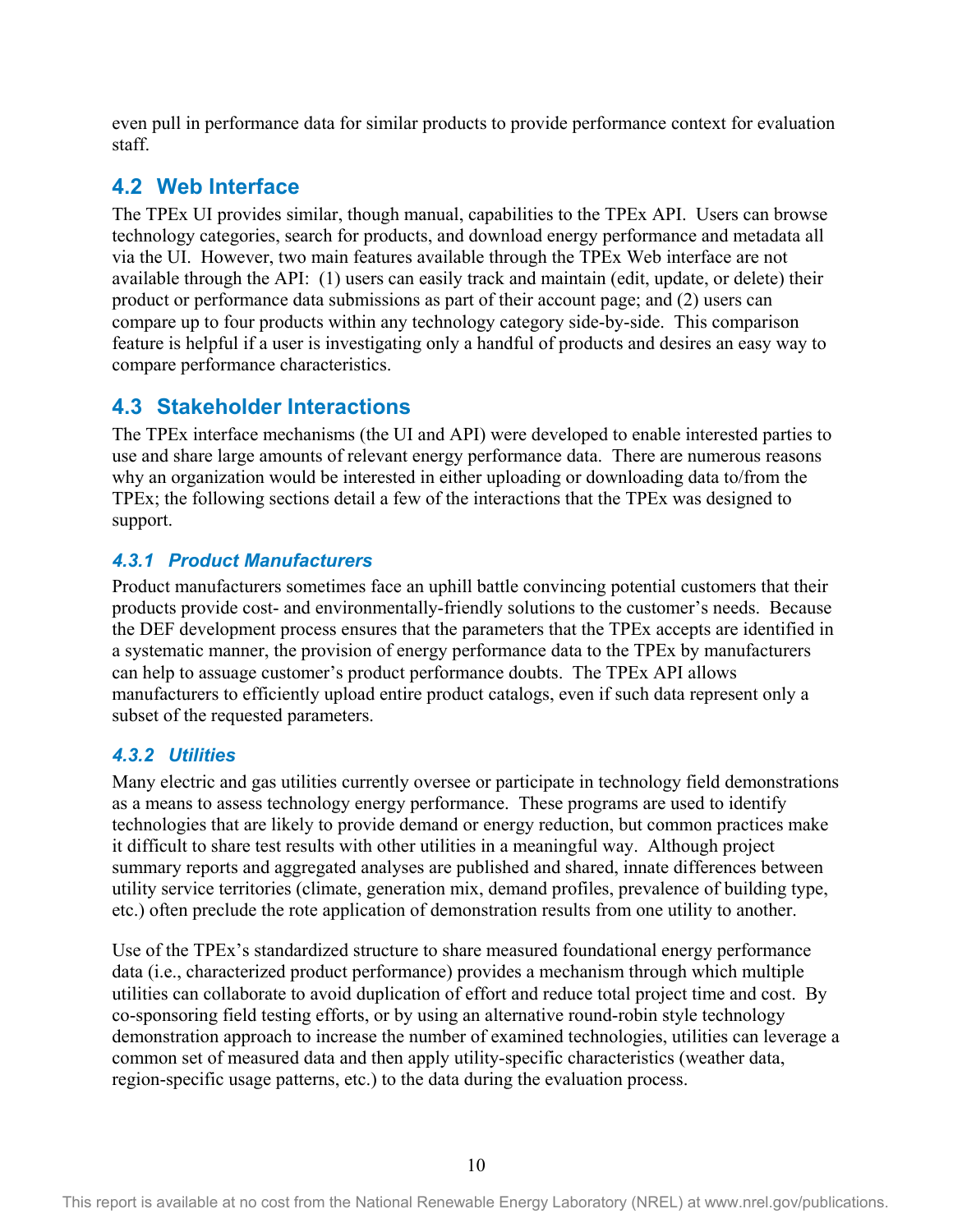#### <span id="page-18-0"></span>*4.3.3 Energy Modelers*

By providing a central, standardized repository for evaluation tool-agnostic energy performance data, the TPEx promises to reduce the time currently required to find input data. And because of the robust DEF development process used to identify allowed parameters, the TPEx increases the likelihood that *required* input data will be available, reducing the need for modelers to make estimates or use rules-of-thumb.

Additionally, use of the API allows energy modelers to automate data queries, data aggregation/synthesis, and even the translation of foundational energy performance data into actionable energy modeling code syntax. This approach is currently being pursued by the Bonneville Power Administration, which is sponsoring work to automate the translation of products within specific technology categories into publically accessible EnergyPlus input objects (Studer et. al, 2014).

Streamlined access to relevant and detailed energy modeling input data coupled with the ability to quickly use that data will help energy modelers accurately identify the most cost-effective strategies, technologies, and products for their clients, increasing the market uptake of energy efficient solutions.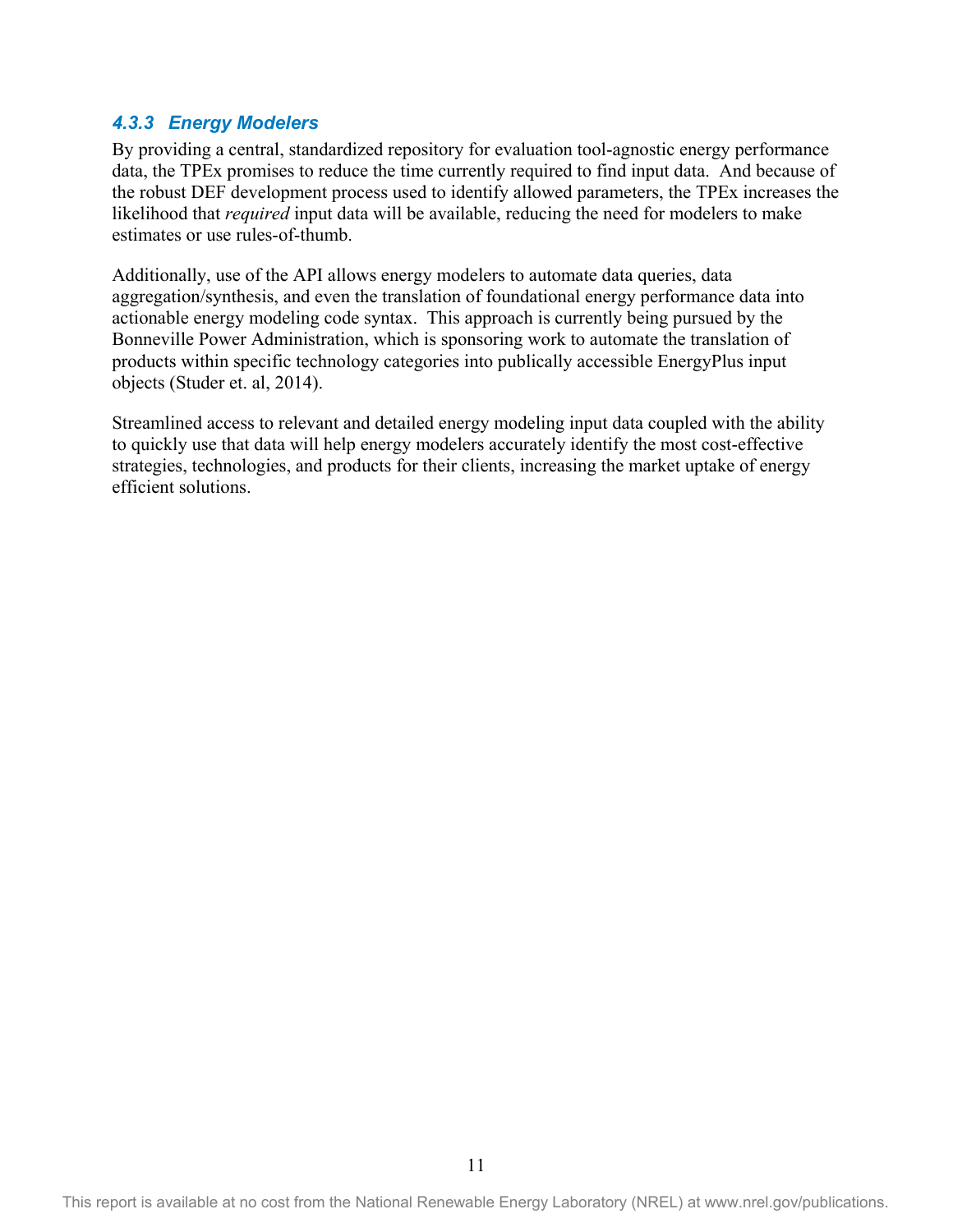### <span id="page-19-0"></span>**5 Conclusion**

Many stakeholders are interested in adopting energy efficiency solutions in the built environment, but lack the data to determine with a high degree of confidence whether these solutions are cost effective for their particular application. With stakeholders often unable to identify whether particular products make fiscal sense, and unable to support conclusions with the level of confidence needed to advance projects to deployment, many otherwise cost-effective (and energy-efficient) projects remain unimplemented.

Designed to provide a mechanism through which data providers and data consumers can interact, the TPEx uses a modular structure, a series of carefully constructed user workflows, an open and transparent set of processes, and a robust API to improve the identification, storage, and sharing of foundational energy performance data across a range of building technologies. Acting as a freely accessible public repository and clearinghouse for product-specific energy performance data, the TPEx enables stakeholders to find, leverage, and share data in ways not formerly possible, opening new collaboration pathways, and enabling them to conduct more effective financial analyses and make better-informed procurement decisions.